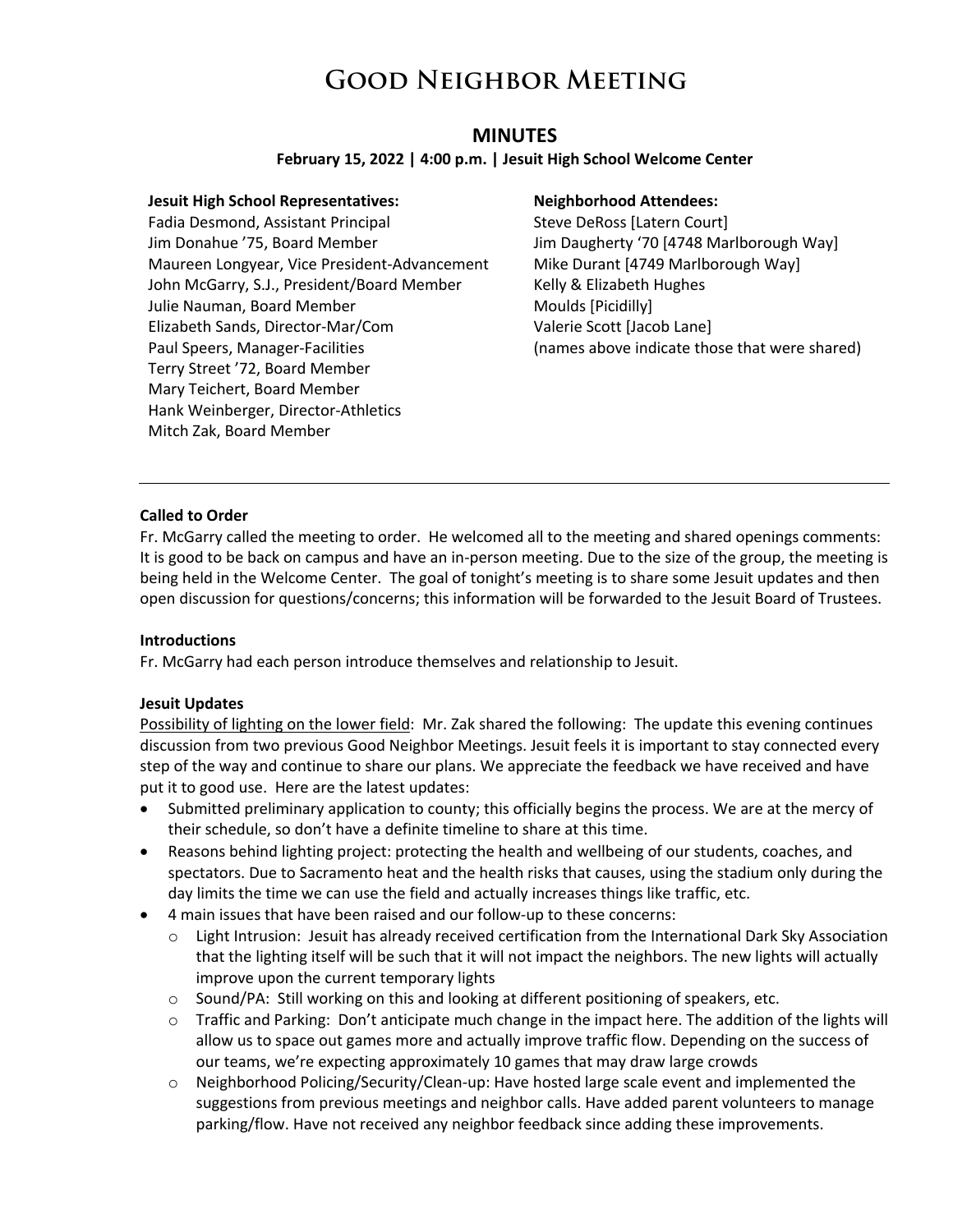o Athletic Director Comments:

Mr. Weinberger shared the following comments: Took the last two meetings to heart. Concerns of parking and trash were heard and Jesuit is focused on addressing them thoroughly. He met with core Athletic Staff prior to big games, created a strategy plan to specifically improve issues identified at Good Neighbor meetings, and implemented those actions. Due to feedback received, these seem to have addressed concerns raised.

#### General Discussion/Questions:

- Question: Following up on Mr. Zak's opening comments, who is helping Jesuit with the applications? Board Members with specific areas of expertise include: Mr. Donahue - attorney; Ms. Nauman – experience with county process, permitting, and entitlement process; Mr. Street - general contractor.
- Comment: Mr. Donahue shared that he was encouraged by the proactive approach Mr. Weinberger was taking within the Athletic Department to address neighbor concerns. Improvements have been noted that neighbors are seeing a much improved experience, however there are also still things we are focused on to make more improvements:
	- $\circ$  Look closer at actual day/game parking and ingress/egress at the corner of American River Drive and Tennyson. Turning onto American River Drive from Tennyson is very dangerous; lots of big family SUVs and visibility is low. People park in front of fire hydrant every time and no parking enforcement. Creates low visibility. Wilhaggin/Del Dayo Meeting also brought up some of these same issues.
- Questions: Mr. Moulds shared concerns for Piccadilly Circle and the impact from the speakers. He raised the following questions:
	- $\circ$  Was there an Environmental Protection plan in place? Yes, it will be part of the process.
	- o Can that be shared with the neighbors? Public record, so yes.
	- $\circ$  How many games/will the stadium ever be leased or loaned out to other schools? No, there is no plan to do that. We are a non-profit, we have limits to what we can do in terms of allowing other groups to use our facilities. We will not be renting out the facility to other high schools.
	- o How will late night security and noise at night be handled? Extra security will be hired and we will identify key places to have them monitor so that the needs of our neighbors and concern for them is met. We always make sure students leave campus timely and safely after events. We staff properly for every event and no one leaves until all students are picked up and gone off campus. Jesuit has a strong relationship with Sac County Sheriffs and Highway Patrol; we partner with them to make sure safety is always met.
	- o Street parking? Jesuit works with San Juan Unified to park people at Rio. It was new at last event and word didn't quite reach as widely as we'd hoped. For future events we will make sure community members know and that will hopefully take care of street parking concerns.
	- o Start of games? Typically, 5:00/7:15 pm (approximately).
	- $\circ$  Neighbors are worried about students from other schools hanging around after night events, not necessarily Jesuit students. What are you doing about that? Jesuit always communicates expectations of guests to those in attendance.
- Comments: Mr. Moulds shared additional comments:
	- Lighting Update Via Zoom April 2021: Lots of concerns shared and grievances from past students as well. We know we're living next to a school and all that that comes with - Medic truck at games, track meet noise, cars, etc. There always seems to be boys screaming at lunch; probably did the same at my age. We get it, school comes with noise.
	- $\circ$  Lights are a bit different, but still ok. The noise that comes with the later games is the problem. Moving the PA speakers had a significant effect and we thank you for that. Continued concerns:
	- $\circ$  September 10, PA system was being used very loudly; people screaming into it. Also happened before Thanksgiving. Yelling into the PA system creates a much louder noise. The decibels coming out of the speaker/PA is what matters for noise control, even if the speakers are set to a certain level.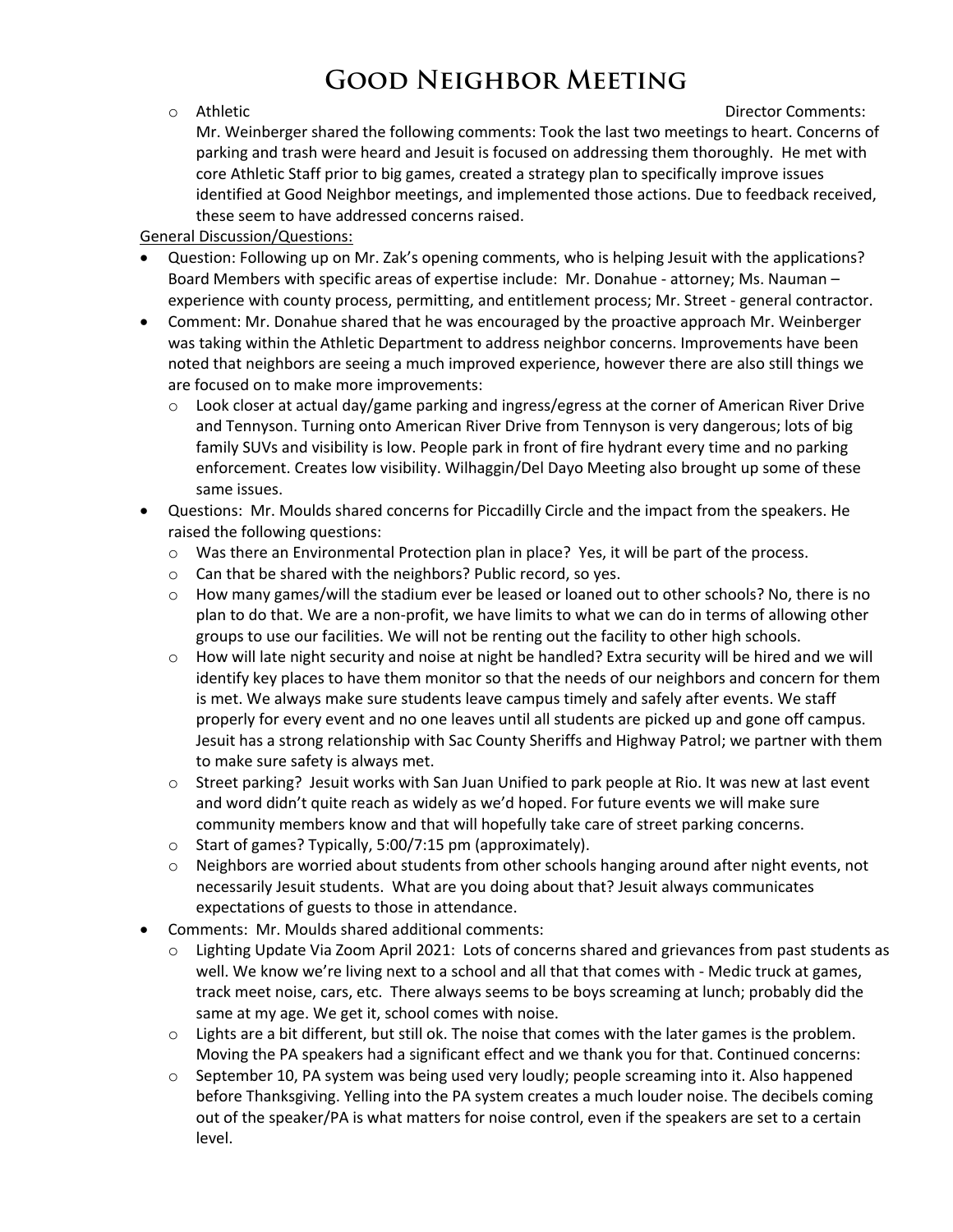• Dr. Desmond responded:

We know the event you're talking about; it was a new event for us - a Holy Bowl rally. We recognize we should have taken care of the speaker level for this and will in the future for any events of this nature.

- $\circ$  Security during events: Can the sheriff/extra security extend off campus into the key neighborhood areas? Guests from other schools and other attendee's park and linger in these places after games and that is an issue.
	- Dr. Desmond responded: Yes, we can easily do this.
- Question/Neighbor: What is going on with the turf? Jesuit is working with the turf company regarding the warranty issue. We expect a solution soon.
- Comments/Mr. DeRoss: Expressed concerns about parking, dances and that hanging out in Lantern Court continues to be an issue. He commented there is not enough signage, there continues to be outside use – people not connected to Jesuit. He suggested shutting things down at a particular time and making sure everyone leaves at that time would be good. Feels that all JHS employees should know the rules and abide by the rules.
	- o Note: Lantern court resident who couldn't come to the meeting will be meeting with Fr. McGarry privately.
- Question/Neighbor: The concern for safety regarding runners run in the morning was raised. However, they mentioned that this is the best hour to conduct practices or games, and air is freshest and coolest. Could shifting times of practices be looked at? This would also address safety issues for heat, etc. Will practices be extended into the evening as well with the lights? Will lights be on every night of the week if so? How many organizations will really be using the facility at night? Will this change in 5 years? 10 years?
	- o Answers shared:
		- Permits will dictate how long and when lights can be on.
		- Morning games and practices can be looked into, but not sure how feasible. League rules will need to be considered, etc.
		- New lights will be less intrusive then lights now.
		- Safety is always biggest concern for all and will always be part of public discussion.
		- Other groups that use our facilities: St. Francis. County allows us to share our property with other non-profit entities. Lots of paperwork involved.
		- We want to give our time an energy to our JHS students and not outside organizations that we would have to host and organize staffing for. We have so much going on that there is not enough time for others to use our facility.
		- Having off duty officers around helps with crowd control and behavior. Put things in writing and distribute that information into the neighborhood.
		- We certainly try to do our best, and at the same time, unexpected things happen during the course of the school year.
		- The current configuration of our field can accommodate 5 different sports
			- o Almost every year, our teams go to the playoffs
			- o This means regular season evening games and playoff games
			- It is virtually impossible to predict post-season playoff games, however we will do our best keep impact at a minimum and keep our neighbors informed.
		- Things are constantly changing, especially due to COVID guidelines/restrictions. We ask our neighbors for some flexibility. Not everything can be set in stone and in writing.
- Comment/Neighbor: Shared comment from Zoom meeting recap: Played football all through childhood. Pollution/air quality plays a factor in timing of things. Didn't always have games due to these things as well. This needs to be looked at equally as well.